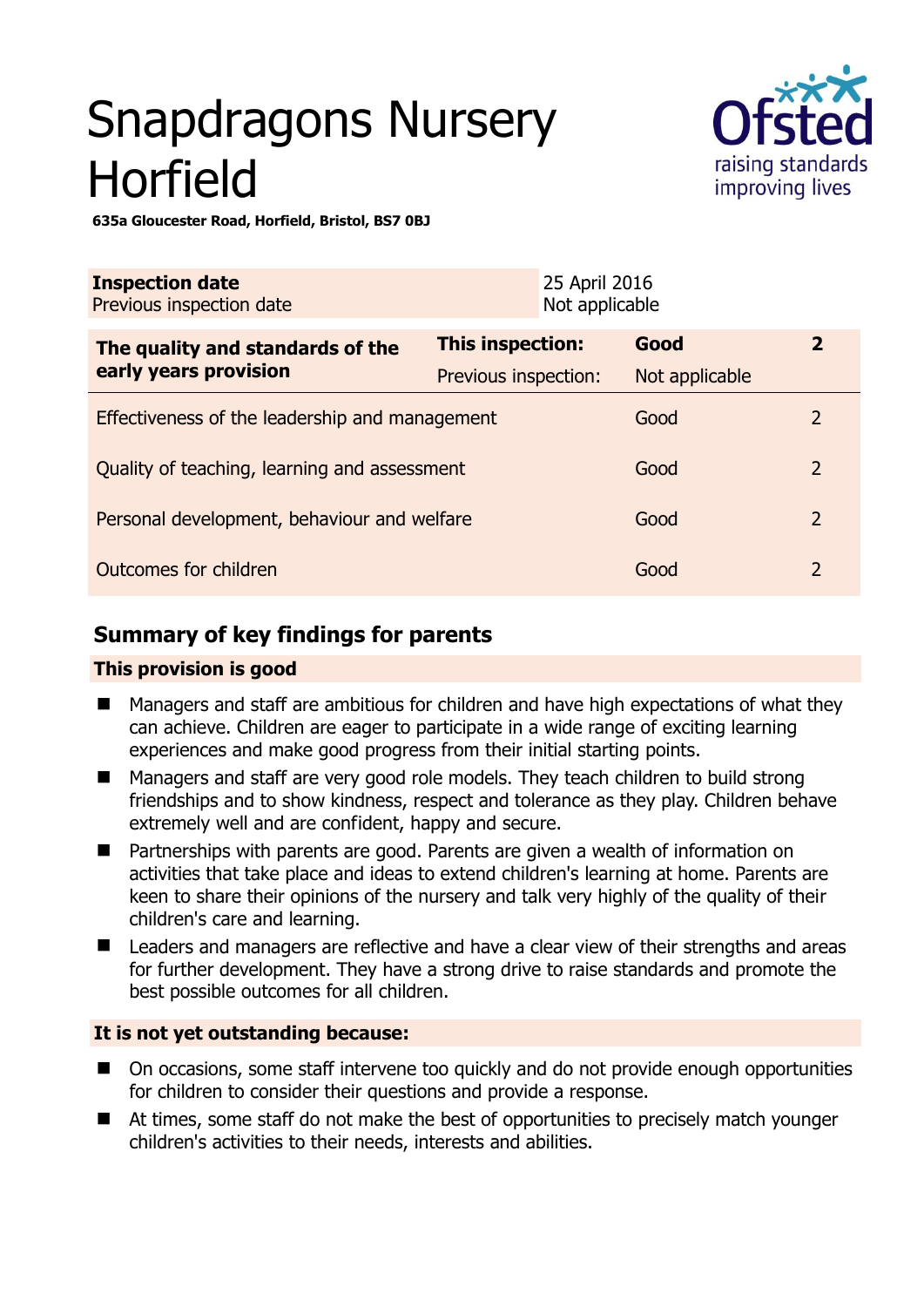# **What the setting needs to do to improve further**

#### **To further improve the quality of the early years provision the provider should:**

- $\blacksquare$  give children more time to think and respond to questions, to help them express their views and ideas
- $\blacksquare$  revise the organisation of some group activities for younger children so they are consistently and precisely matched to their needs and interests.

#### **Inspection activities**

- $\blacksquare$  The inspector observed the quality of teaching during activities indoors and outdoors, and assessed the impact this has on children's learning.
- The inspector sampled a range of documentation, including attendance records, accident records, staff suitability checks, the self-assessment information, children's observation, assessment and planning records, and documentation linked to managing children's progress.
- The inspector held discussions with the leadership team and spoke with children and staff at appropriate times throughout the inspection.
- The inspector conducted a joint observation with the nursery manager.
- The inspector took into account the views of parents and carers spoken to on the day of the inspection, and from written questionnaires.

#### **Inspector**

Julie Swann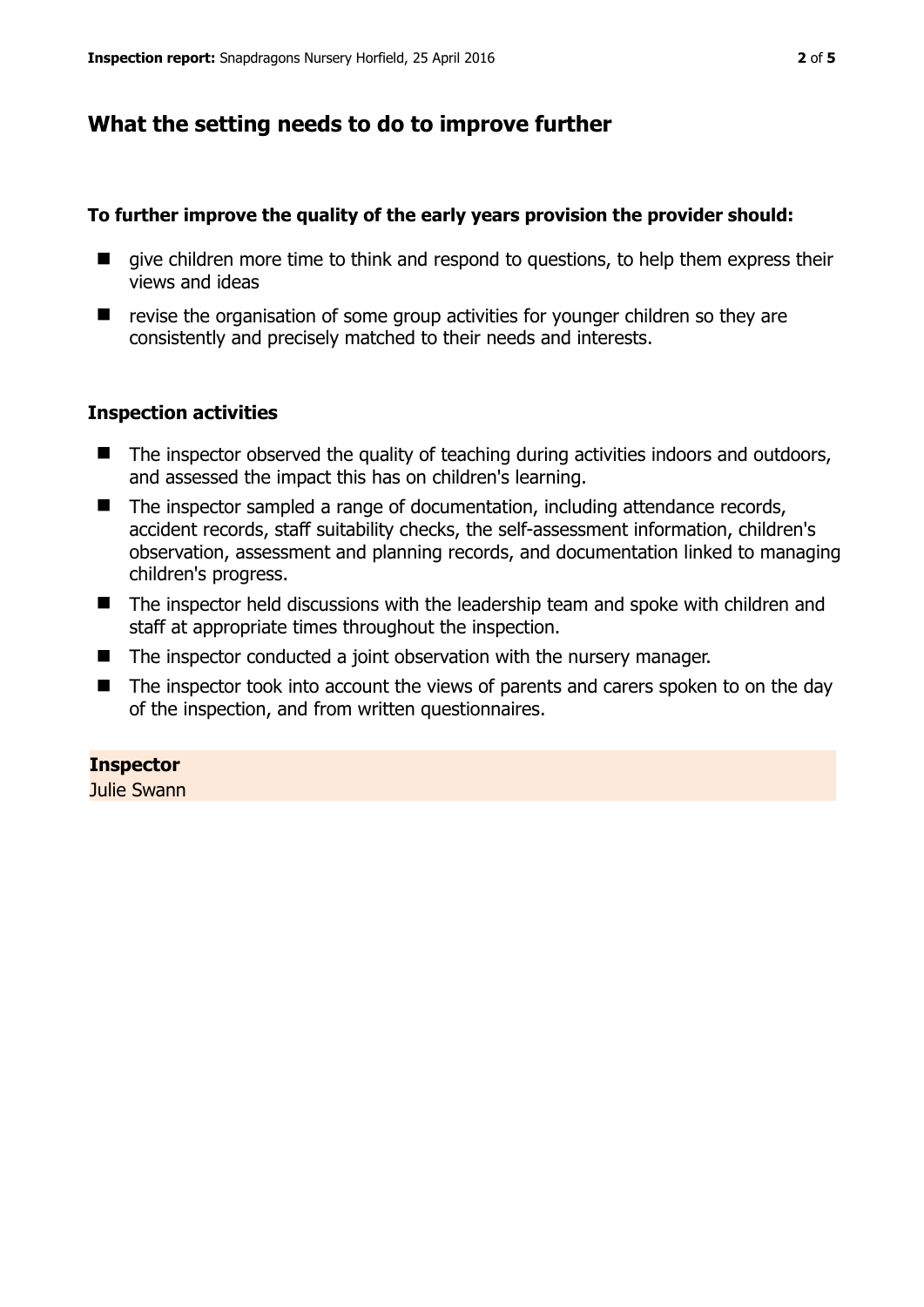## **Inspection findings**

#### **Effectiveness of the leadership and management is good**

The arrangements for safeguarding are effective. Managers and staff have a clear understanding of the procedures to follow if they have a concern about a child's welfare. Recruitment and vetting processes are robust and staff are vigilant and well deployed to help ensure children's safety. Managers track children's development meticulously. Any gaps in learning are identified quickly and interventions sought. Managers monitor staff performance well, in order to help continually raise the quality of teaching and children's outcomes. For example, staff have regular mentoring sessions and team meetings, and undertake observations of each other's practice. The qualified staff team is proactive with regard to their professional development. For example, they seek out and attend a variety of training courses in house and externally. Managers and staff work well with other settings children attend to help provide continuity in care and learning.

#### **Quality of teaching, learning and assessment is good**

Staff observe and assess children's progress accurately, and use the information to help plan for their individual next steps in learning. Overall, children's language development is promoted well. For example, staff encourage older children to engage in meaningful conversations and introduce new vocabulary, such as 'metamorphosis' and 'chrysalis' as children discuss lifecycles. In addition, staff engage younger children as they sing favourite nursery rhymes and read stories at their eye level. Children become immersed in imaginative role play. For example, they delight in creating rockets, becoming spacemen and putting their babies to sleep. Staff promote children's creative skills well. For example, younger children use chalk to make drawings and older children become engrossed in creating detailed models from dough.

### **Personal development, behaviour and welfare are good**

The caring staff team builds strong bonds with children to help promote their emotional well-being. For example, all children demonstrate a real sense of belonging and respond well to the close interactions from staff. Children are confident and show good levels of independence. For example, older children enjoy serving their freshly cooked meals and younger children willingly tidy up. Children's physical play is promoted well. They enjoy accessing the nursery's exciting garden areas throughout the day. Children celebrate many festivals. For example, staff teach them about the communities in which they live.

#### **Outcomes for children are good**

Children are social and develop the skills that they need in readiness for starting school. Children persist with their activities, such as baking and identifying and writing the letters of their names. Staff promote children's mathematical learning extremely well. Children count and sort numbers, and discuss simple addition and subtraction as they play.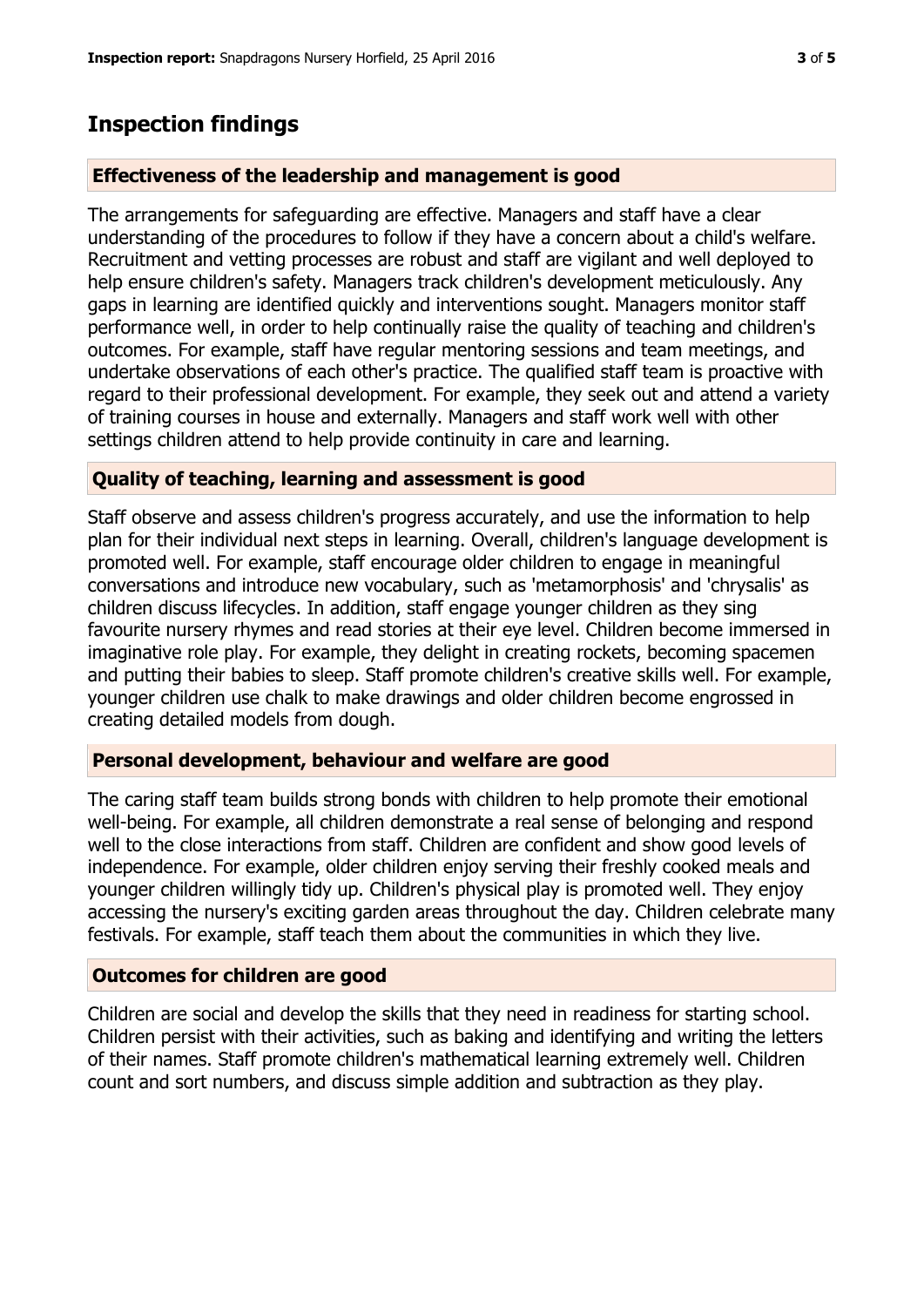# **Setting details**

| Unique reference number       | EY477317                                               |  |
|-------------------------------|--------------------------------------------------------|--|
| <b>Local authority</b>        | <b>Bristol City</b>                                    |  |
| <b>Inspection number</b>      | 985238                                                 |  |
| <b>Type of provision</b>      | Full-time provision                                    |  |
| Day care type                 | Childcare - Non-Domestic                               |  |
| <b>Registers</b>              | Early Years Register, Compulsory Childcare<br>Register |  |
| Age range of children         | $0 - 4$                                                |  |
| <b>Total number of places</b> | 125                                                    |  |
| Number of children on roll    | 164                                                    |  |
| <b>Name of provider</b>       | Snapdragons Nurseries Ltd                              |  |
| Date of previous inspection   | Not applicable                                         |  |
| <b>Telephone number</b>       | 0117 986 1173                                          |  |

Snapdragons Nursery registered in 2014 and is located in a converted chapel in the Horfield area of Bristol. The nursery is open Monday to Friday between 7.30am and 6.30pm throughout the year, except for bank holidays. The nursery employs 28 members of childcare staff; of whom, 18 hold appropriate early years qualifications between level 2 and 8, three staff hold Qualified Teacher Status and seven staff members are currently undertaking schemes to gain appropriate qualifications. Internal advisory teachers, who hold Qualified Teacher Status, also support the nursery. The nursery receives funding to provide free early education for children aged two, three and four years.

This inspection was carried out by Ofsted under sections 49 and 50 of the Childcare Act 2006 on the quality and standards of provision that is registered on the Early Years Register. The registered person must ensure that this provision complies with the statutory framework for children's learning, development and care, known as the Early Years Foundation Stage.

Any complaints about the inspection or the report should be made following the procedures set out in the guidance 'Complaints procedure: raising concerns and making complaints about Ofsted', which is available from Ofsted's website: www.gov.uk/government/organisations/ofsted. If you would like Ofsted to send you a copy of the guidance, please telephone 0300 123 4234, or email enquiries@ofsted.gov.uk.